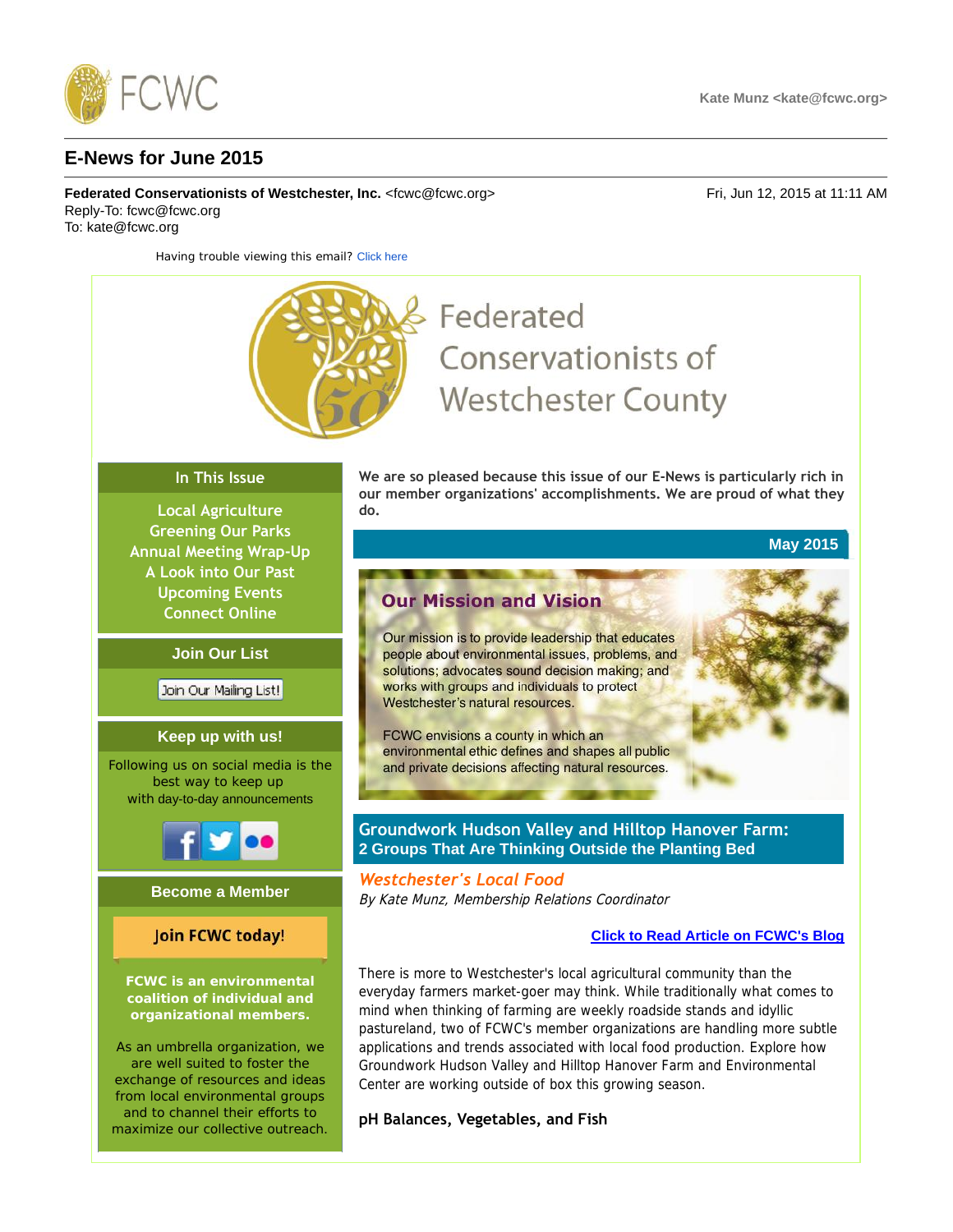If you would like to learn more, please visit www.fcwc.org/membership

# **50th Anniversary Gala**

**Save the Date September 26, 2015**

Honoring **Pace Law School Bedford 2020 Dr. Cynthia Rosenzweig**

## **Donations in Memory**

Unfortunately we've recently lost two members of our FCWC family, former FCWC president Warren Ross of Rye, and husband of long time board member Nortrud Spero, Monroe Spero. Mr. Spero designated FCWC as the non-profit to which any donations in his memory can be made.

**Give in Memory**

#### **Featured Member Organization**

#### **Westmoreland Sanctuary**

Westmoreland Sanctuary, located on Chestnut Ridge Road in Mount Kisco, offers 640 acres of wooded countryside with 7.5 miles of trails perfect for exploring, and a museum with deep Westchester County roots.

Established in 1957 as a nonprofit, Westmoreland aims to increase public engagement with nature through its three principles of conservation, education, and recreation - something they have been able to achieve through impressive progressive projects.

#### *Goundwork Hudson Valley*

Located in Yonkers and along the waterfront, Groundwork Hudson Valley has been pioneering a project for the last seven years that combines all of the elements of sustainable agriculture: green techniques, economics, and community. Their Science Barge is a floating, off-the grid system that uses aquaponics to grow vegetables for Groundwork's



weekly summer famers market. As an educational facility the barge teaches the public about benefits of urban agriculture, green energy, and most notably aquaponic agriculture - a practice that combines aquaculture (raising fish and other water animals) with hydroponics (cultivating plants in water).





The barge has two green houses on board,

When visiting the barge, the whizzing sound of small wind turbines fill the air with each passing breeze and the two solar voltaic panels move shadows along the deck as they tilt slightly to catch rays. It is a great place for children and adults alike to get hands on experience with this alternative form of agriculture and energy. You can peer in at all the pH labels on tanks and even get to hold some of the "rock wool" that the plants are grown in.

Part of what makes the Science Barge an important feature of Westchester's local agricultural system is its focus on bringing locally sourced food to urban locations. Groundwork Hudson Valley has focused on the more urban locations in the county in an effort spur green growth in these communities, like Yonkers. The group has not stopped at the Science Barge, but also has many community gardens dispersed through the city.

Groundwork Hudson Valley's work is truly impressive and not to mention really fun. To see when their next farmers market will be, scroll down to read our Upcoming Events.

Also visit www.groundworkhy.org to learn more about their efforts.

## **The Revival of the Farmer** *Hilltop Hanover Farm and Environmental Center*

Off Hanover Street by Route 100, Hilltop Hanover Farm and Educational Center is situated just outside Yorktown's

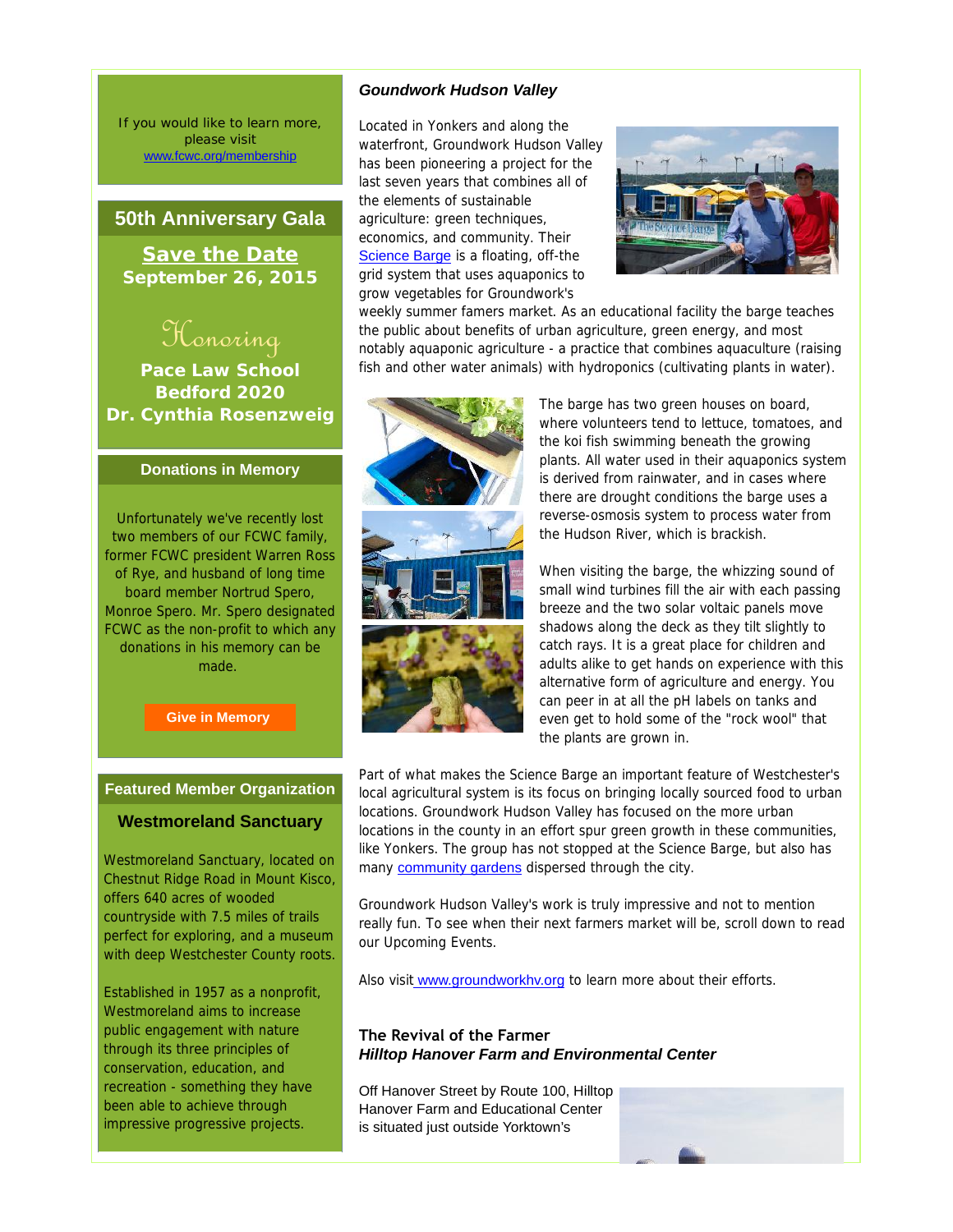

Although the organization itself is less than 60 years old, the history of Westmoreland Sanctuary dates back to the 1700s, where the museum began as a church on a hill overlooking Route 22. Built shortly after the Revolution, the church served as a meeting center for the town until 1897 - a fitting background for a place that would later bring together its community in the appreciation of nature. In the 1950s the structure was taken down and stored, and later reassembled in Westmoreland's property in 1973 and turned into the nature museum.

Today in its conservation efforts, Westmoreland is in the process of raising funds for a new Terrace Garden and Game Cameras. The cameras are to be set up around the preserve, and will be an effective tool for staff, interns, and volunteers to better study wildlife conservation. Westmoreland has also partnered in a citizen science project called Wild Suburbia, a crowd sourcing effort to track bobcat, bear, coyote, fisher, and fox populations.



As an educational facility, the sanctuary provides public programing with a hands-on educational nature experience to more than 30,000 visitors annually. But unlike most nature centers, Westmoreland has also uniquely

center. A county-owned vegetable farm, Hilltop Hanover has been teaching the public about sustainable crop production since 2011. With a history dating back to the 1600s, it is fitting that here there is an effort to develop the next generation of farmers.



Farming as a livelihood has decreased

drastically since the 1900s due to increased industrialization, but we are finding that we need our farmers once again. A growing trend all throughout the country, and strongly here in Westchester County, has been an increased demand for locally grown food.



When speaking with Hilltop Hanover's head farmer Max Zanke about this trend, he attributes it to the public being alerted to sustainability and localism issues, and generally caring more about their diets. The result has been a renewed interest in farms and organically grown food.

OPHANOVERFARM.ORG



Hilltop Hanover has been a good model for developing the next generation of farmers. While its focus is on public education of sound farming techniques, it is also a working farm. Hilltop Hanover feeds close to 150 families through its CSA program, and even more at their weekly farm stand and in donations to local food pantries. This need for skilled farm workers has allowed for individuals to fill this niche.



In conversations with Max again, this revival of the farmer begins to feel circular. Many of the residential land in Westchester used to be farmland; but in recent history's unprofitably of small-scale farming, family farms were abandoned and the land was developed. Today there are efforts to bring back these farms and new

Photo Credit: Hilltop Hanover's generations are filling the void of their stewards. instagram account @hilltophanoverfarm, Helen Brady

"It's true the way we see farmers we see now has changed. Our parents and grandparents grew up trying to move away from family farms, because of the poverty and drudgery often associated with the work. This new generation was simply filling the void left by that migration. I hate to use such obvious language but it seemed more "grassroots" and "organic".

There is a lot at play behind the increasing trend for local food; there could be touches of sentimentality for a simpler way, but there is also the recognition that industrialization of farming may have gone a step too far. Agriculture is deeply embedded in our country's roots and the loss of small farming threatens generations of knowledge to be forgotten.

Hilltop Hanover and its farmers have been a part of this effort to reignite the relationship the community as with its food. Their work is hard, but is surely a labor of love.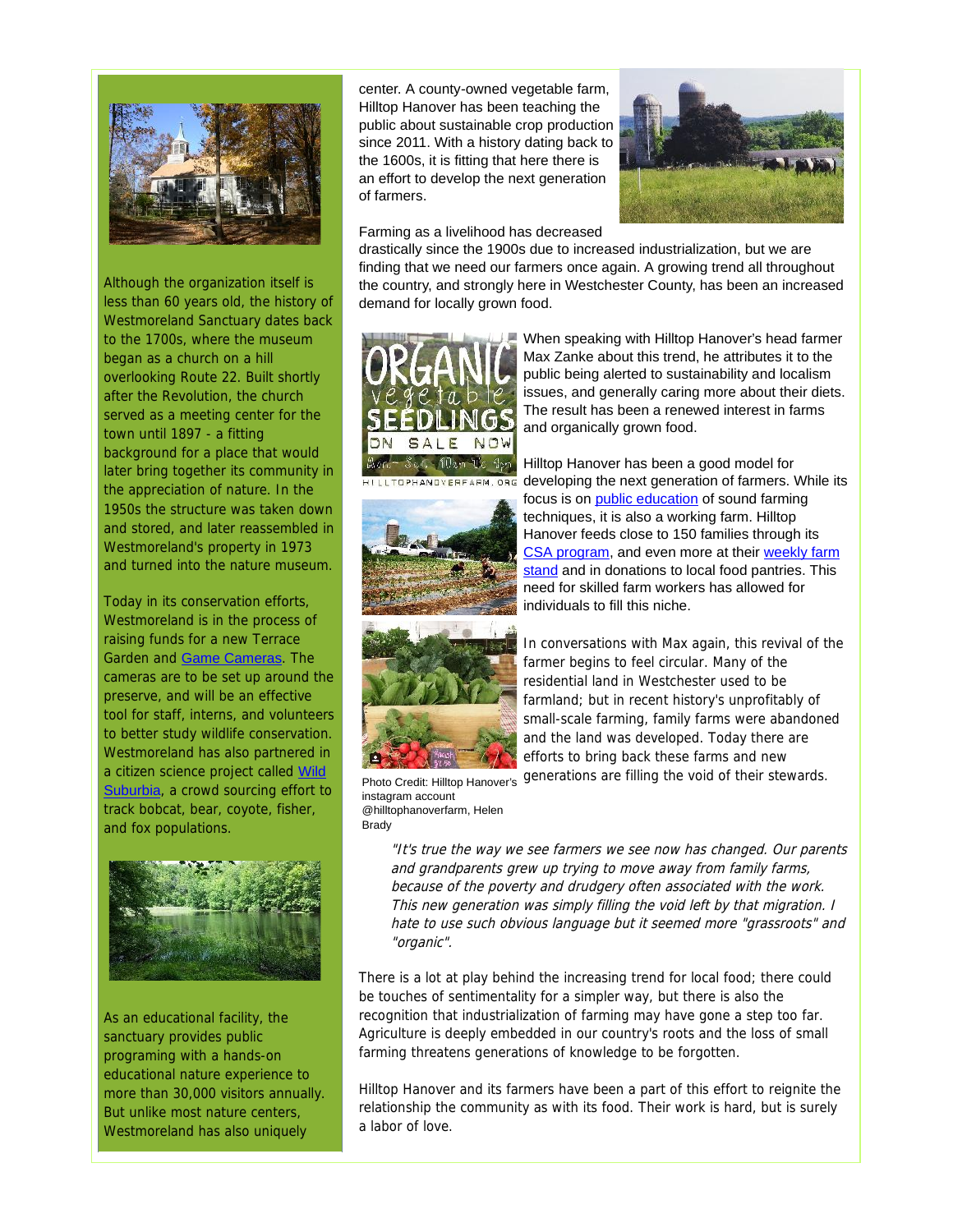#### integrated arts into their

environmental education with the Theater in the Sanctuary program. Currently being featured is the musical "Into the Woods, Jr.", where actors and the audience enjoy a theatrical experience while immersed in a natural setting.

And still Westmoreland Sanctuary remains at heart a recreation space for the public. Individuals and families are invited to come by and enjoy the hiking trails, lake, and grounds. See you soon!

> 260 Chestnut Ridge Road Mount Kisco, NY 10549 (Directions)

(914) 666-8448 www.westmorelandsanctuary.org  $\overline{\phantom{a}}$  , and the set of the set of the set of the set of the set of the set of the set of the set of the set of the set of the set of the set of the set of the set of the set of the set of the set of the set of the s

This section will feature a different FCWC Member Organization each month. Highlighting general information, we hope to spread the word about some of these amazing organizations.

If you are are a part of an organization interested in becoming a member of Federated Conservationists, visit www.fcwc.org/#!member-organizationform/ccj2

## **Bronx River Sound Shore Audubon Honors FCWC Board Member**

At the annual meeting of the Bronx River Sound Shore Audubon (BRSSA) Chapter last week, the group recognized long time FCWC Board member, and former Executive Director, Carolyn Cunningham, for her lifetime environmental efforts. Her volunteer activities for Westchester through FCWC began in 1978. In addition to her volunteer activities for FCWC, Carolyn was recognized for her years on the statewide Environmental Advocates Board and her years on the City of Rye Conservation Commission in the

Come and meet the Hilltop crew every weekend at their farmer stand, and even get a chance to take your turn in the field on their U-Pick Saturdays.

Also visit www.hilltophanoverfarm.org to learn more about their efforts.

#### **Click to Read Article on FCWC Blog**

## **Greening Our Parks**

*Conservation Café Series* By Alicia Molloy, FCWC Program Director

\_\_\_\_\_\_\_\_\_\_\_\_\_\_\_\_\_\_\_\_\_\_ On Friday May 29, FCWC and our partners in the "Conservation Café" presented the latest Conversations on Conservation program entitled "Greening our Parks."

> Many parks and open spaces are increasingly looking at how they can advance their missions through sustainable operations on their lands. These can include but are not limited to alternative energy projects, waste reduction initiatives, and pollution prevention projects. By many accounts, our parks and open spaces are leaders in sustainability, yet many of these projects remain secondary attractions to the natural resources that we seek out when visiting these locations. The Conservation Café sought to highlight some regional sustainability initiatives taken by parks in our own backyards.

> Alyssa Cobb, the Assistant Commissioner for Parklands and Planning for the New York City Department of Parks and Recreation discussed the New York City Community Parks Initiative (CPI). The CPI is an investment in the smaller public parks that are located in New York City's densely populated and growing neighborhoods where there are higher-than-average concentrations of poverty. The Initiative will engage New Yorkers in rebuilding local parks and reconnect communities to the green spaces right outside their doorsteps. 'Greening' is a targeted improvement that the NYC Parks and Recreation Department is looking to incorporate into the CPI. Cobb also noted that stormwater management was a big concern when updating some of the City parks that include significant amounts of impervious surfaces...

#### **Click to Read More**

# **Wrap-up of FCWC's 50th Annual Meeting**

## *A Year-Long Celebration*

On June 3rd, 2015 friends and members of Federated Conservationists of Westchester County (FCWC) gathered at the Edith G. Read Wildlife Sanctuary in Rye to take part in FCWC's Annual Meeting to honor its past and present leaders. As a part of the year-long celebration of FCWC's 50th Anniversary the Annual Meeting was a chance to say thank you to the individuals who dedicated so much time, energy, and knowledge to this organization.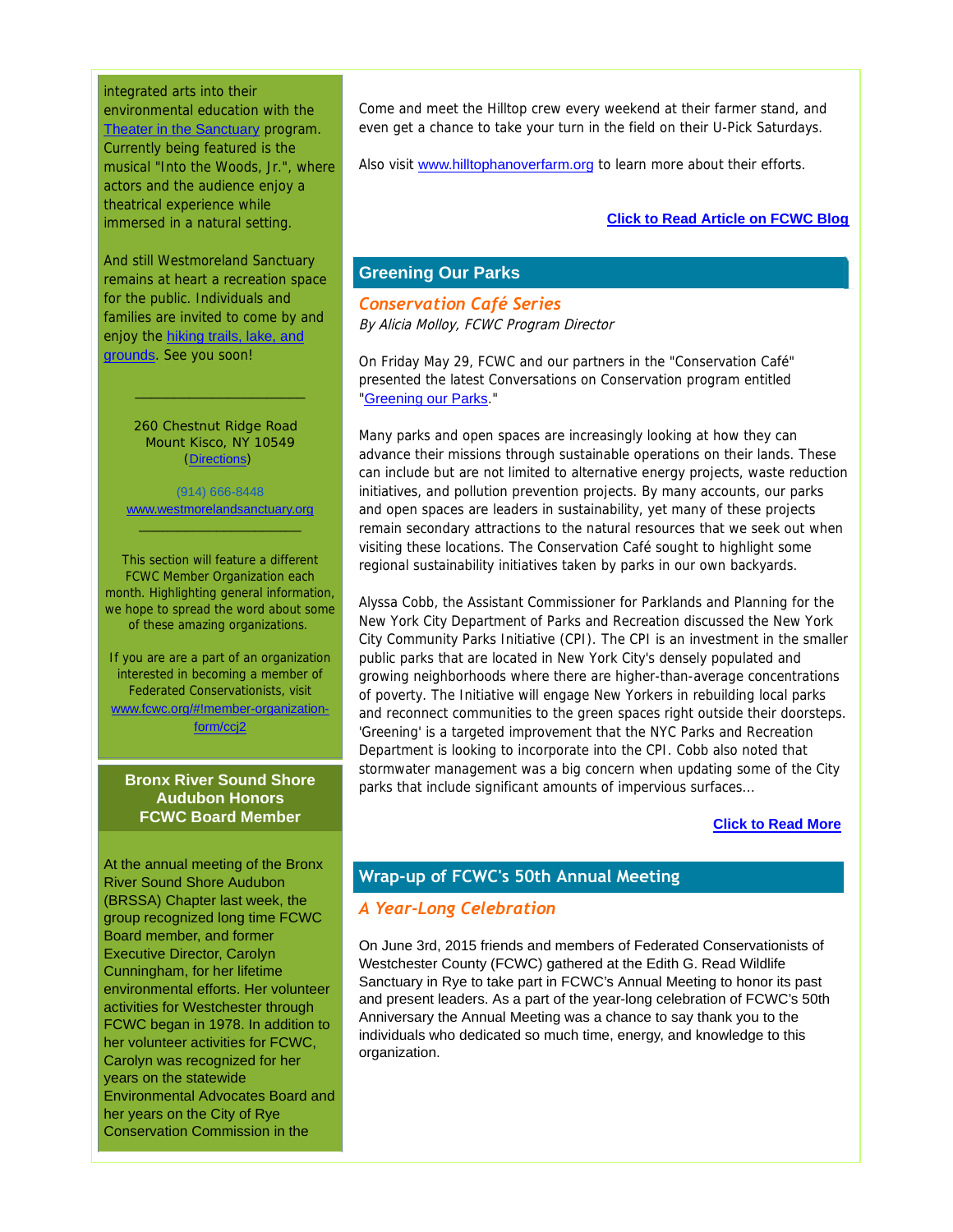1970s and again for the last three years (and currently) as its chair, and for several terms on the Planning Commission, the Rye board that makes wetlands determinations.

The current president of BRSSA is Sandy Morrissey, an individual member of FCWC and a skilled computer person, who helped straighten out the FCWC office in the 1990s. She is known to many in the county for her blue bird house project which has been amazingly successful. BRSSA is one of the larger Audubon Chapters in Westchester, known years ago as Scarsdale Audubon, it now includes in its title the many municipalities it serves in the southern part of the county.

[On hand to present proclamations were NYS Senator George Latimer, Assemblyman Steve Otis, Supervisor of the Town of Mamaroneck Nancy Seligson, a representative of NYS Audubon to present a joint certificate from the State and BRSSA, one from Congresswoman Nita Lowey and Westchester County Legislator Catherine Parker.]

FCWC thanks BRSSA for this recognition.

> **Member Discount on Clearwater** Festival

# **FCWC Members!**

**You are eligible for our group discount on Clearwater Festival tickets.**

**At the online check-out for festival, type the promo code CONSERVATION to receive the discount.**



See more pictures from the Annual Meeting when you visit our **Facebook** 

Under a breezy tent and along the shore, the event began with words from FCWC's Co-Presidents Jason Klein and Carole Griffiths. Both spoke of the legacy that FCWC has created over the last five decades and our efforts to continue it.

The evening was made even more special by the attendance of Kevin Plunkett of the County Executive's office, Assemblyman Steve Otis, State Senator George Latimer, and Legislator Catherine Parker from the Westchester County Board of Legislatures. The officials present delivered moving proclamations for FCWC and the Edith G. Read Student Award recipient, Katie Yacoub. We are so thankful for the kind words that were spoken.

Guests enjoyed a picnic supper and opportunity to explore the Sanctuary. All past presidents and executive directors who were present were presented with the Green Seal Award, and all former Board members who were present were recognized. Katie Yacoub, a Cadette Girl Scout from Eastchester, received our Edith G. Read Student Award in recognition of her efforts to ban plastic shopping bags in Eastchester.

Then after a short business meeting, the Class of 2018 Board members were re-elected and included: Jan Blaire, Robert Carroll, Steven J. Levy, Sharon Pickett, Chris Reilly, and Rick Turner.

Once again thank you to all who came to our Annual Meeting, it was such a pleasure to see so many familiar faces. Now on to the gala!

# **A Look Into Our Past**

## *Westchester Environment Revisited*

*This is the sixth installment of our "A Look into Our Past" Series, honoring the past five decades of environmental work in Westchester County. This series revisits some of our best accomplishments by featuring past articles from our original publication "Westchester Environment." To see all of the other past articles visit our blog at www.fcwc.wordpress.com/?s=A+ Look+Into+Our+Past*

*In this post we would like to highlight the importance of farmland in Westchester County, as per our theme for this month's E-News. This article, written by Gudrun "Goodie" LeLash our then Executive Director, cites the need to preserve a local farm on the Cortlandt/Yorktown border called*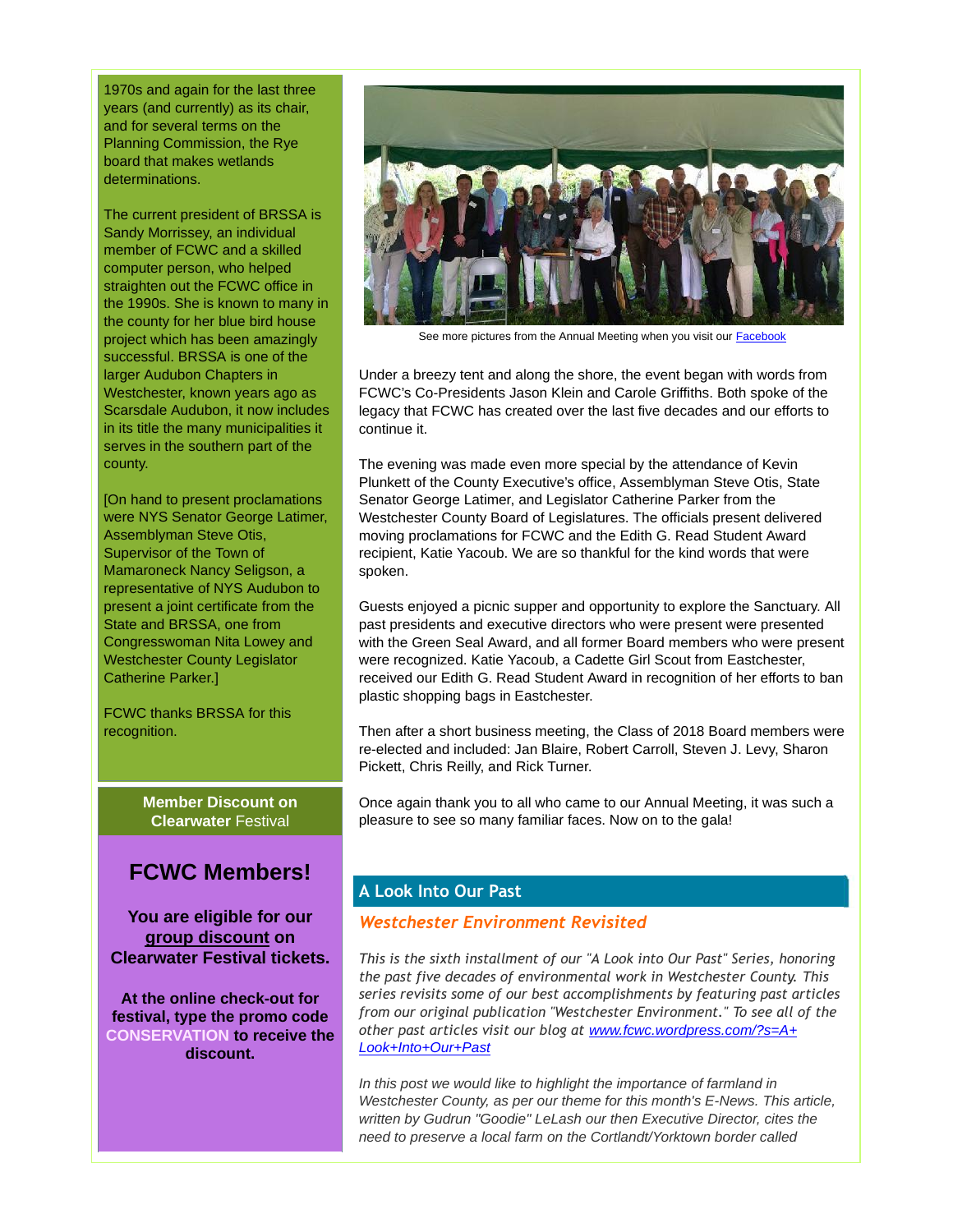

Photo Credit: Clearwater.org, Augustos Menezes

*Hemlock Hill Farm and owned by the DeMaria family. The call to action was a success and today Hemlock Hill Farm is able to provide its community with farm-fresh products. Visit their website at www.hemlockhillfarm.com.*

#### **(Excerpts from***"Westchester Environment" - Vol. 96 No. 2 - March & April 1996***)**

# **Farmland in Westchester?**

By Gudrun "Goodie" LeLash, FCWC Executive Director 1996



It may be hard to believe, but vestiges of the county's rural

heritage still exist. However, one of Westchester's few remaining farms is threatened with foreclosure, and New York City may be the only entity that can preserve it.

The DeMaria Farm, "Hemlock Hill," situated on a scenic hilltop straddling the Cortlandt/Yorktown border, is in grave jeopardy. With the help of Westchester Land Trust a conservation plan has been proposed to the owners, the mortgage holders and the NYC Department of Environmental Protection. It would involve DEP acquisition of the land through its watershed protection program. The DeMarias would use the proceeds for settling outstanding debts and as working capital for the farm.

About half the farm's roughly 120 acres is in active agricultural use. The rest is wooded buildable land, although some areas are steep, rocky or wet. The land drains into Hunter Brook which runs directly into nearby Croton Reservoir. The farm is one of just a few large parcels comprising the Hunter Brook drainage area and has been a top property conservation site for over 20 years. Efforts to develop a greenway along Hunter Brook are being renewed by the Westchester Land Trust...

## **Click to Read More**

## **UPCOMING EVENTS**

For a full list of our member organization's events and happenings, check out our Federation Calendar at www.fcwc.org/calendar. Remember to always confirm events before attending. Check back regularly as we are always updating.

## **Personal Ecology by Fred First**

*Sponsored by:* Friends of Trailside Nature Museum *When:* Saturday, June 13, 7:30 PM *Where:* Ward Pound Ridge, Route 35 and 121, Cross River, NY

Join author Fred First in a talk regarding our Personal Ecology, a concept regarding our evolving responsibilities to nature, place, and community. Fred has published two books: Slow Road Home; and What We Hold in our Hands. Visit Friends of Trailside Nature Museum Event Page to learn more.

## **3rd Annual Farm to Table Dinner and Wine Tasting**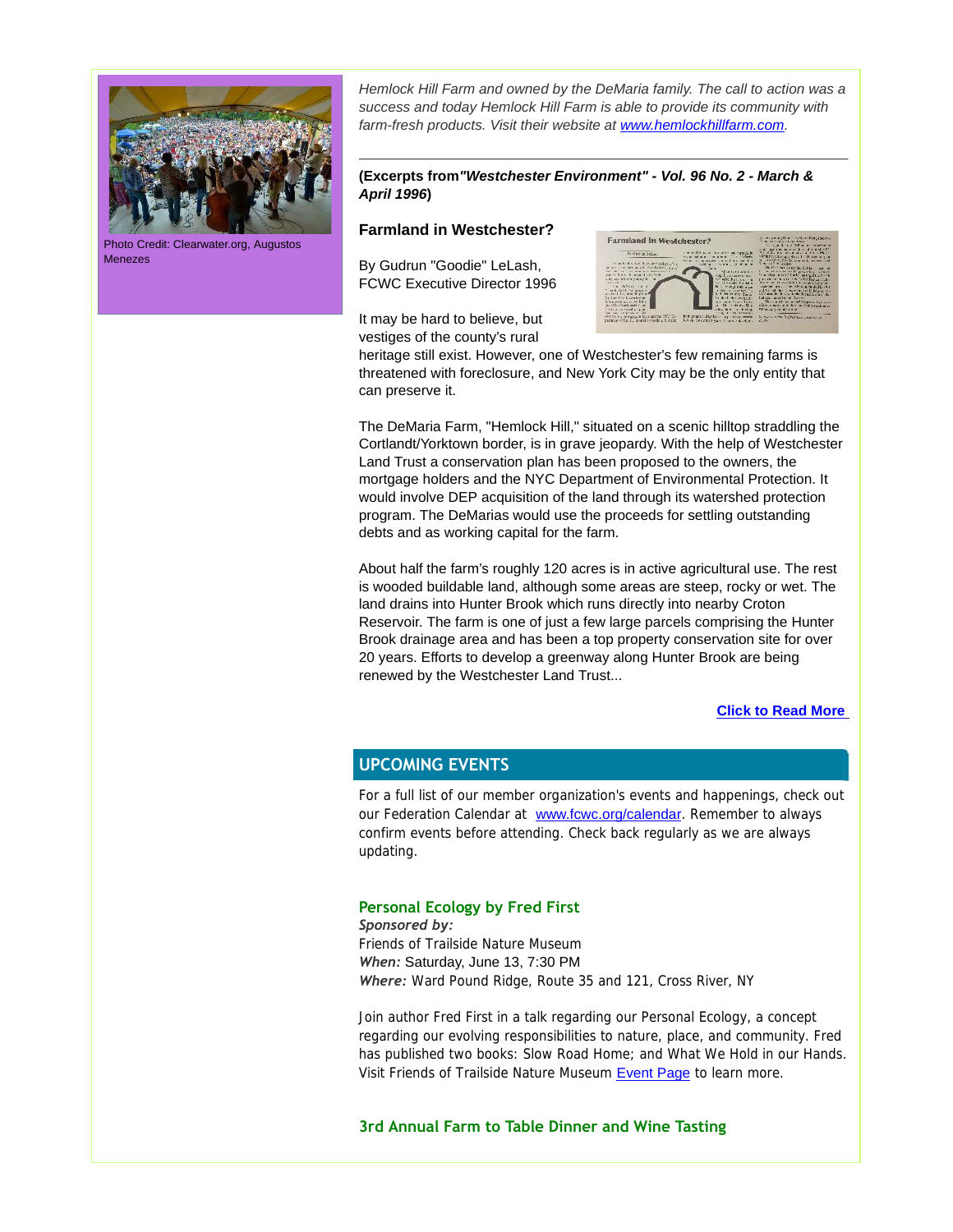*Sponsored by:* Greenburgh Nature Center *When:* Sunday, June 14, 4:00 - 7:00 PM *Where:* Greenburgh Nature Center, 99 Dromore Road, Scarsdale, NY

Enjoy delicious samplings from a variety of Hudson Valley restaurants (including Cafe of Love, Ladle of Love, and Village Social), bakeries, and wineries (including Vintology Wine & Spirits and Whitecliff Vineyard & Winery) while supporting locally grown products.

Enjoy a separate interactive culinary and learning experience held at the GNC, hosted in part by Whole Foods Market Westchester and their healthyeating specialists, along with talented GNC staff. Visit GNC's Event Page to learn more.

#### **"Get Fresh Yonkers" Farmers Market**

*Sponsored by:* Groundwork Hudson Valley *When:* Friday, June 19, 12:00 PM to 4:00 PM *Where:* Van der Donck Park, across the street from the Yonkers Train Station and adjacent to the Yonkers Riverfront Library

Groundwork opened the Farmers Market in 2010, bringing local, affordable produce to Yonkers each week. The market is part of Groundwork's Get Fresh Yonkers initiative to create a food co-op for Yonkers in collaboration with area farms, local schools, and downtown businesses. Learn more by visiting **groundworkhv.org.** 

#### **Preserving the Harvest: Jams & Jellies**

*Co-Sponsored by:* Friends of Hilltop Hanover Farm and Environmental **Center** 

*When:* Saturday, June 20 2:00 PM to 4:00 PM *Where:* Hilltop Hanover Farm, 1271 Hanover Street, Yorktown-Heights, NY

One of the pleasures of a heavy summer harvest is being able to preserving produce for the winter. In this session come learn how to make jams & jelly making where you'll learn how to take your favorite summer fruits and turn them into a tasty treat that you can enjoy all year long. Click to register.

#### **Clearwater Festival**

*Sponsored by:* Hudson River Sloop Clearwater, Inc. *When:* Saturday, June 20 to Sunday, June 21 *Where:* Croton Point Park

Clearwater's Great Hudson River Revival (aka "the Clearwater Festival" or "Revival") features seven sustainably powered stages with diverse music, dance, storytelling and family-oriented programming and more. - See more at: clearwaterfestival.org

**\*FCWC is offering a group discount on festival tickets for FCWC members. Type promo code CONSERVATION at the online check-out to receive the discount.**

## **Hike the Waterfall Trail**

*Sponsored by:* Teatown Lake Reservation *When:* Sunday, June 21, 7:30 PM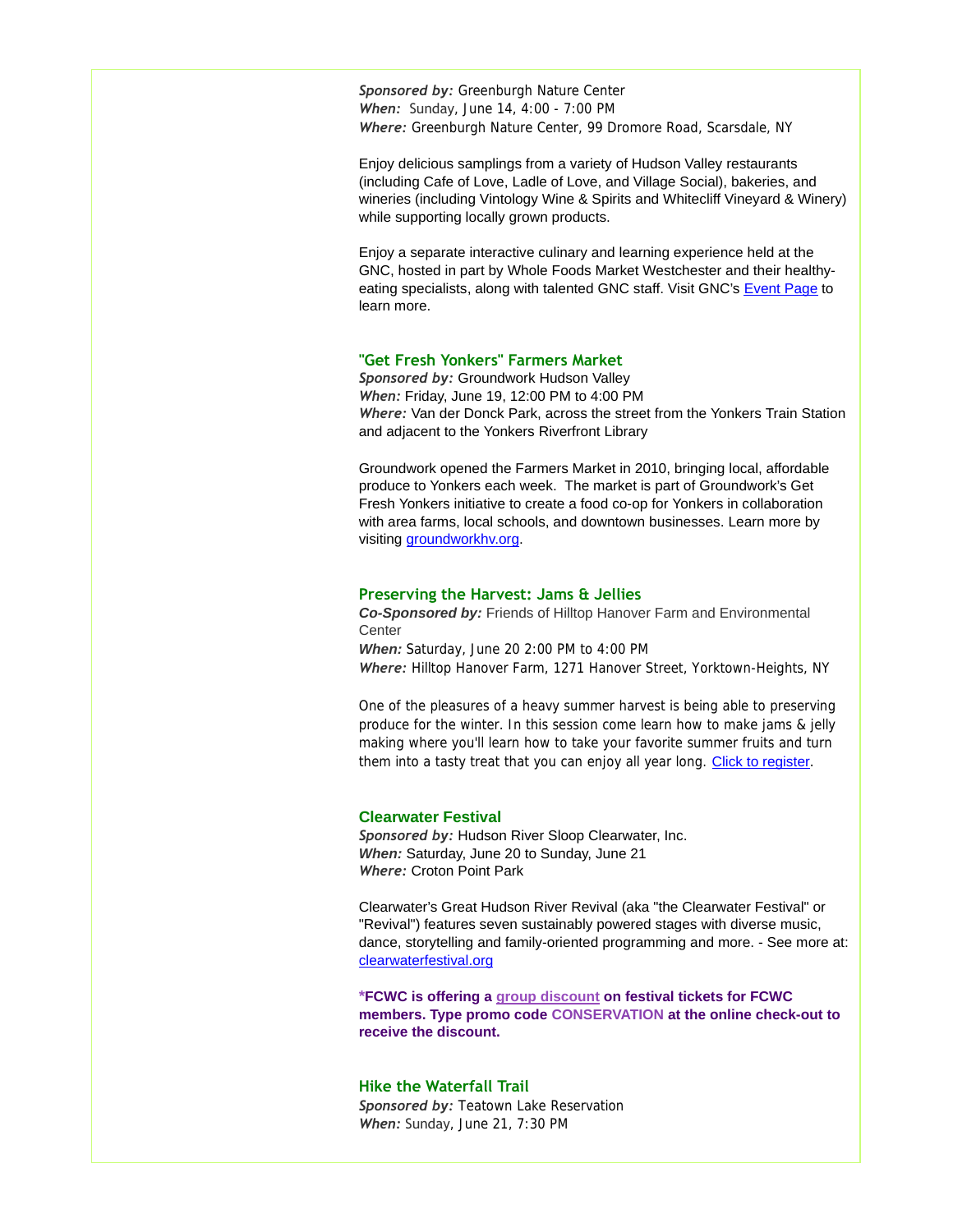*Where:* Teatown Lake Reservation, 1600 Spring Valley Road, Ossining, NY

Start the summer off with an invigorating hike along the Waterfall Trail. No children under 8. Members Free, Non-members \$7. All Welcome. Programs require pre-registration. To register, call 914-762-2912 x 110

#### **Father's Day Fishing Derby**

*Sponsored by:* Westmoreland Sanctuary *When:* Sunday, June 21, 2015 1:00 PM to 3:00 PM *Where:* Westmoreland Sanctuary, 260 Chestnut Ridge Road, Mount Kisco, NY

Come on out with your dad and enjoy this special event as we suspend our "No fishing" policy. This event is for children ages 5-12 years old. Parents must accompany their children. Each participant must provide their own fishing equipment, bait, etc. This event is limited to 15 children. More details will be provided upon registration. Free for members and \$5 for non-members.

\*Pre-register by 5:00 p.m. on Friday, June 19th to sricker@westmorelandsanctuary.org

## **Connect with us online!**



For the last 50 years Federated Conservationists of Westchester County has been here to bring Westchester's environmental community to you. We want to continue that legacy by becoming an easy-to-use online resource. Let us help you stay informed.